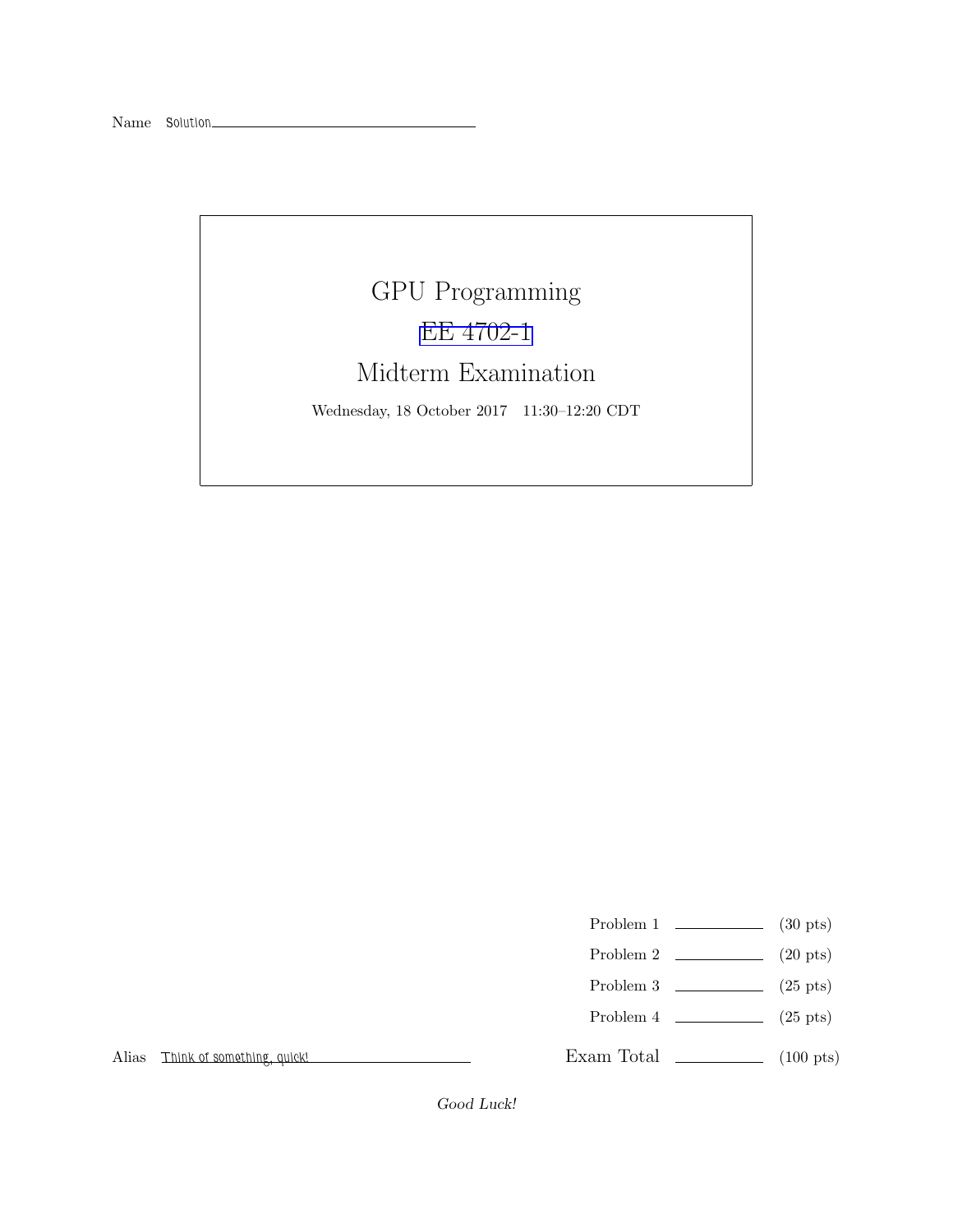Problem 1: [30 pts] The illustration to the right shows a ring surrounding the point at which a line crosses a plane. When completed the code fragment below will render the ring. The line is defined by parametric equation  $P(t) = p1 + t \times v1$ . Point pp is on the plane and vector np is normal to the plane. The ring is circular and is on the plane.



(*a*) Modify the code below so that t is assigned the value for which pc is on the plane.

 $\overrightarrow{\bigvee}$  Compute t such that  $P(t)$  is on the plane.

This is of course a line/plane intercept problem. We need to find  $t$  such that  $\overrightarrow{P(t)P_p}\cdot n_p=0,$  where  $P_p$  is  ${\tt pp}$  and  $n_p$  is  ${\tt np}.$ First, separate  $t$ ,

$$
0 = \overrightarrow{P(t)} \overrightarrow{P_p} \cdot n_p
$$
  
=  $(P_p - P(t)) \cdot n_p$   
=  $(P_p - P_t - tv_l) \cdot n_p$   
=  $\left(\overrightarrow{P_t P_p} - tv_l\right) \cdot n_p$   
=  $\overrightarrow{P_t P_p} \cdot n_p - tv_l \cdot n_p$ 

then finish solving for  $t$ :

$$
t = \frac{\overrightarrow{P_l P_p} \cdot n_p}{v_l \cdot n_p}
$$

The code below computes  $t$  this way.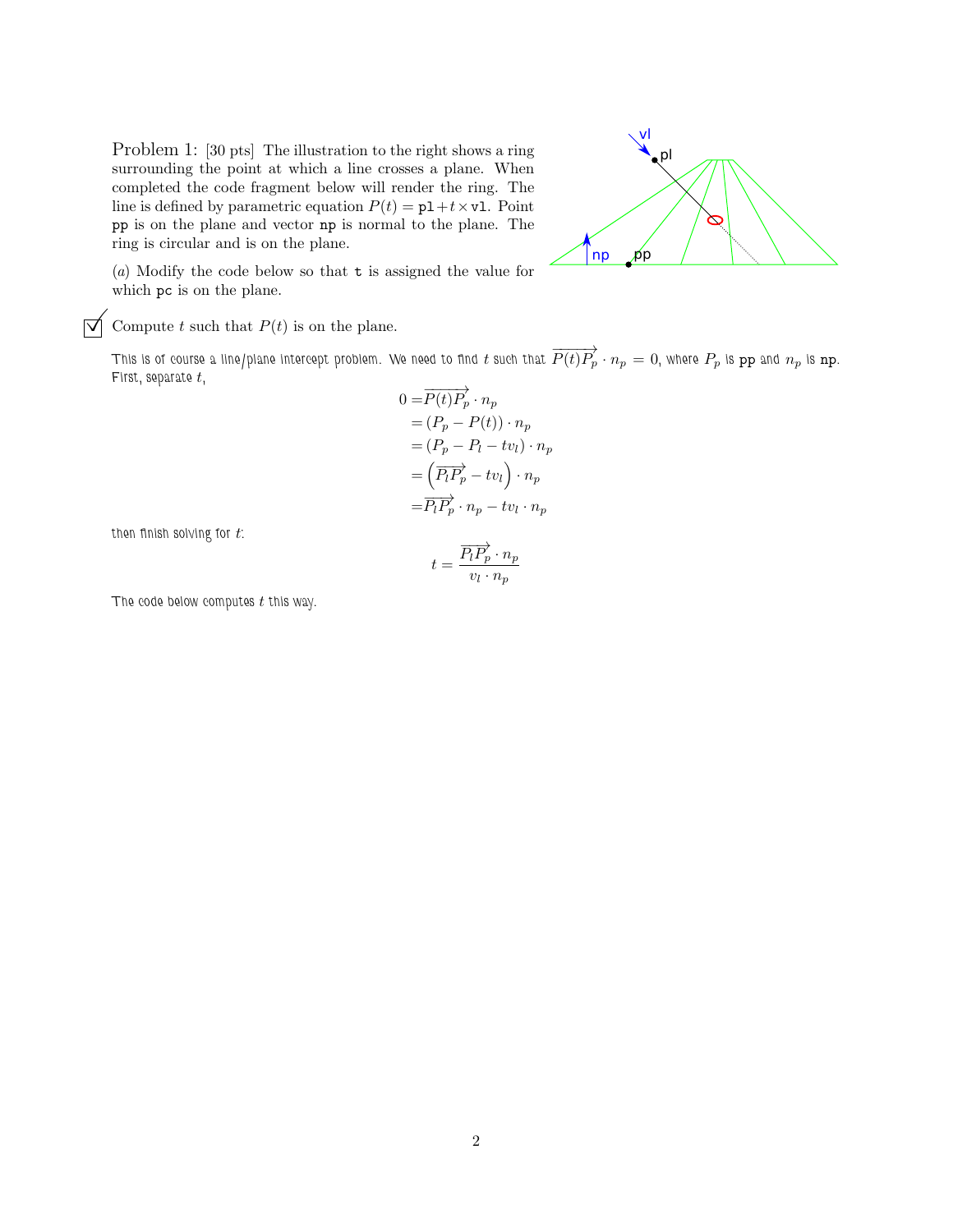(*b*) Modify the code below to render the ring. Use r1 for the inner radius and r2 for the outer radius. Render it using slices sets of triangles. Use variable pc even if you haven't yet solved the previous part.

```
\overline{\sqrt{\ }} Include: \overline{\sqrt{\ }} Code to set up the rendering pass, \overline{\sqrt{\ }} to set the color (red), \overline{\sqrt{\ }} to set the correct normal,
    \vert \overrightarrow{\mathsf{q}} \vert and to compute and set vertex coordinates.
    Solution appears below.
    World:: render_ring( pCoor pl, pVect vl, // Line definition.
                           pCoor pp, pNorm np, // Plane definition.
                           float r1, float r2 ){ // Ring radii.
      pVect vlp(pl,pp); // SOLUTION
      float t = dot(vlp, np) / dot(vl, np); // SOLUTION
      pCoor pc = p1 + t * v1;// SOLUTION - Compute axis for drawing ring.
      pNorm ax(pc,pp);
      pNorm ay = cross(np,ax);
      glBegin(GL_TRIANGLE_STRIP);
      glNormal3fv(np);
      glColor3fv( color_red );
      const int slices = 100;
      const float delta_theta = 2 * M_PI / slices;
      for ( int i=0; i <= slices; i++ ) {
           const float theta = i * delta_{i}pVect d = ax * cos(theta) + ay * sin(theta);glVertex3fv( pc + r1 * d );
           g1Vertex3fv( pc + r2 * d);
        }
    }
```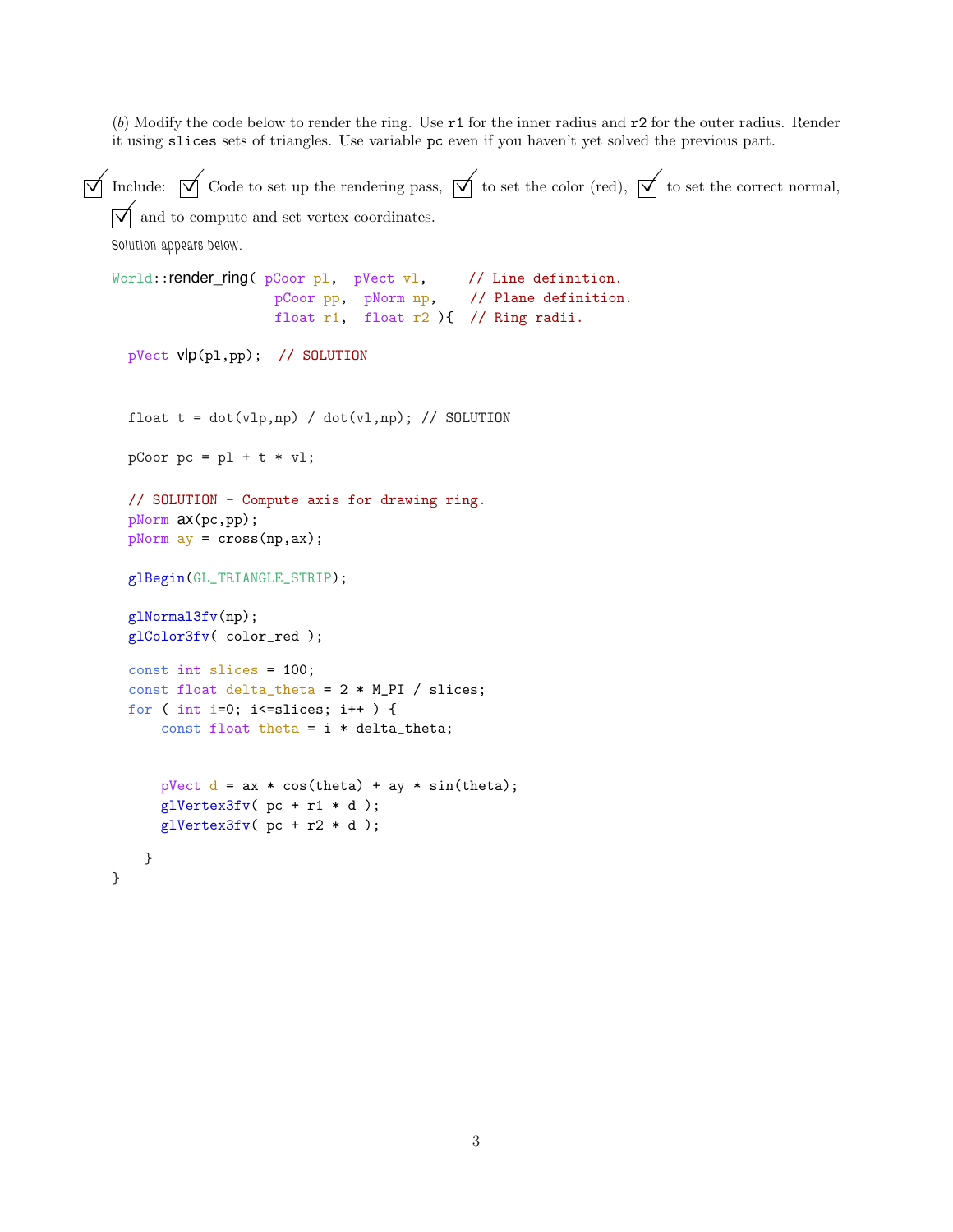Problem 2: [20 pts] Recall that in Homework 2 a sphere was rendered using a spiral slice. The coordinates of the slice were placed in a buffer object and a sphere was rendered by performing multiple rendering passes each using the same buffer object but a different transformation. Let c denote the number of coordinates in the buffer object, and s denote the number of slices per sphere.

(*a*) What is the size of the buffer object, in bytes? *Hint: This is an easy question.*

 $\overrightarrow{\bigvee}$  Size of buffer object, in bytes.  $\overrightarrow{\bigvee}$  State any assumptions made.

Short answer:  $4 \times 4c$  B = 16c B, with pCoor used for a coordinate, which I assume I remember correctly.

Explanation: The buffer object holds  $c$  coordinates, each coordinate is a pCoor. A pCoor is a structure holding four floats, so its size is  $4 \times 4$  B.

(*b*) Appearing below is the code rendering a sphere, adapted from the Homework 2 solution. Based on this code, estimate the amount of data send from the CPU to the GPU to render the sphere, not counting the buffer object.

```
pMatrix_Rotation rot xz( pVect(0,1,0), delta_theta ), rot yz( pVect(1,0,0), M_PI );
// Code to render one sphere.
glTranslatefv( ball->position );
glScale1f( ball->radius );
glMultTransposeMatrixf( pMatrix_Rotation(ball->orientation) );
for ( int j=0; j<2; j++ ) {
     for ( int i=0; i<s/2; i++ ) {
        glColor3fv( i & 1 ? color_lsu_spirit_purple : ball->color );
        glDrawArrays(GL_TRIANGLE_STRIP,0,c);
        glMultTransposeMatrixf(rot_xz);
      }
    glMultTransposeMatrixf(rot_yz);
  }
```
In terms of <sup>s</sup>, amount of data sent to GPU to render sphere.

Short Answer: For each slice a new modelview matrix and color are sent to the GPU, for a total of  $64 + 12 = 76$  B per slice. For the entire sphere  $|76s\,\mathrm{B}|$ 

Explanation: The modelview matrix has  $4\times4=16$  elements of size 4 bytes each, for a total size of  $4^3=64\,\mathrm{B}$ . The color size is  $3 \times 4 = 12$  B. Because glColor3fv is called just before the rendering pass is started it should be clear that it is sent once per rendering pass, contributing 12s B of data. The number of times the modelview matrix is sent to the GPU depends upon the OpenGL implementation. The commands glTranslatefv, glScale1f, and glMultTransposeMatrixf are all used to modify the default matrix (modelview in this case). An eager implementation might send the matrix each time one of these was called. A lazy implementation would update the copy of the modelview matrix on the CPU, but only send it to the GPU when a rendering pass is initiated. (In this situation lazy is better.) This solution assumes a lazy implementation. Since the loop body (which contains the command initiating the rendering pass,  $g1$ DrawArrays) is executed  $2\times\frac{s}{2}=s$  times the array is sent  $s$  times and so the array contributes 64 $s$  B of data per sphere. (An eager implementation would send the matrix  $3+2(1+\frac{s}{2})$  times, with the commands before the loop contribute the 3 term, and the  $1+$  part contributed by the  $g1MultTransposeMatrix f$  at the end of the j loop.)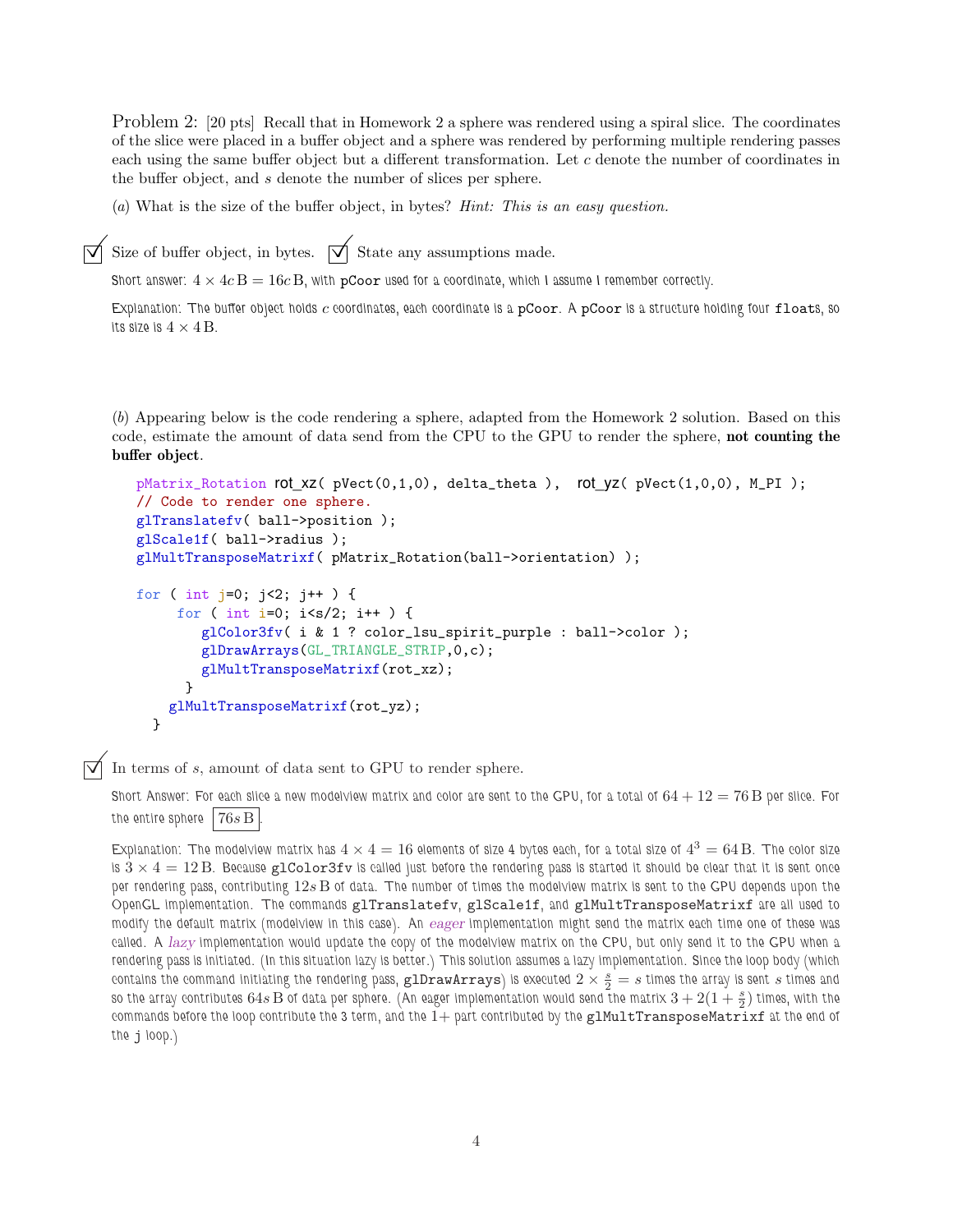(*c*) Buffer object BO2 holds coordinates to render an entire sphere, not just a slice,  $s \times c$  coordinates total. Buffer object BO1 holds the slice discussed above. Suppose that initially all data is on the CPU. Let  $n$  be the number of sphere to be rendered. In terms of  $s$  and  $c$ , what is the smallest value of  $n$  for which using BO2 will require less data than BO1?

 $\overrightarrow{\bigvee}$  Break-even value for *n*:

Using BO1 the total amount of data for n spheres is  $16c + 76ns$ . Using BO2 the total amount of data is  $16sc + 76n$ . Equating and solving for  $n$  yields  $n = \frac{16c(s-1)}{76(s-1)} = \frac{16}{76}c$ .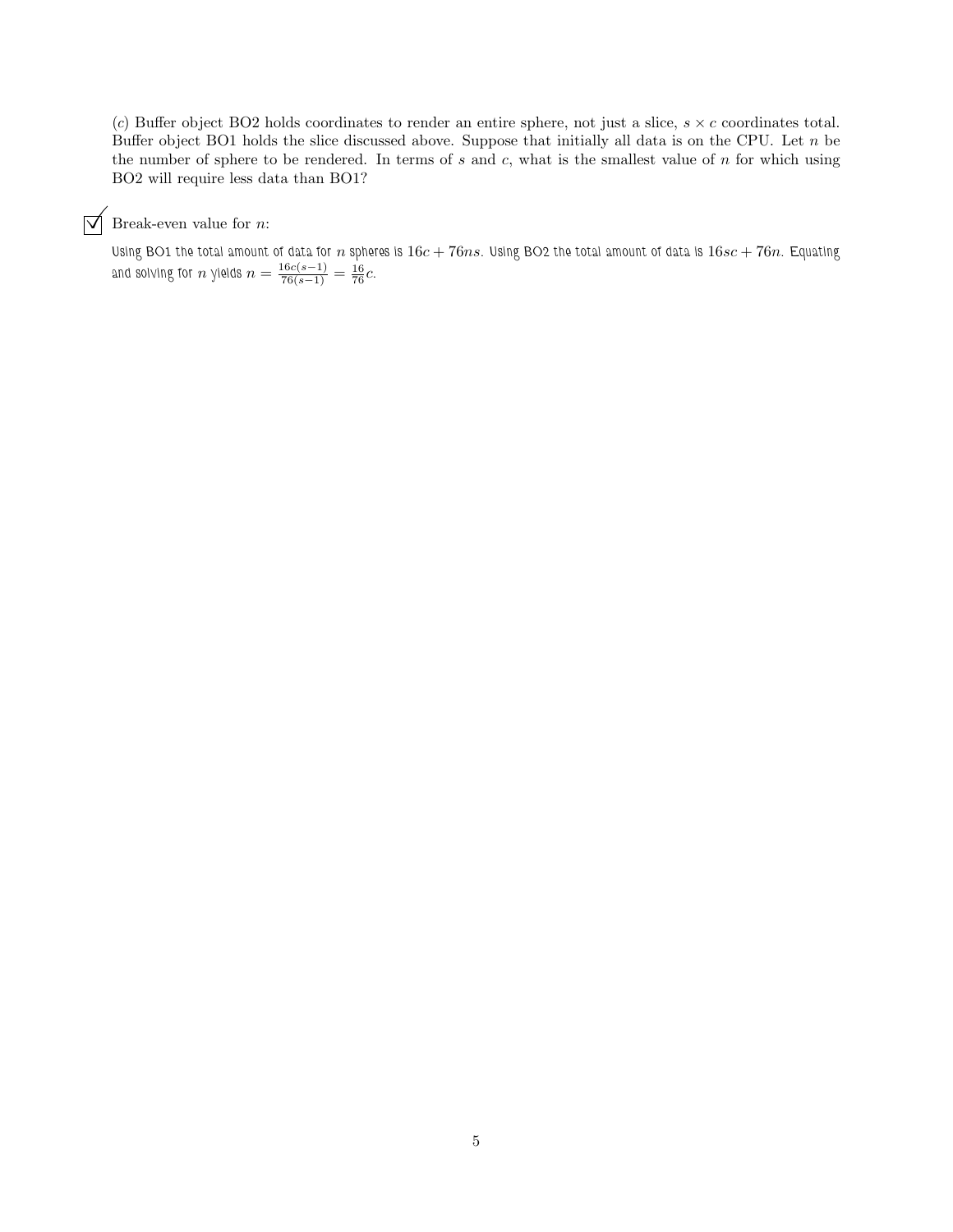Problem 3: [25 pts] The diagram below shows a texture on the left-hand side and a scene to be rendered on the right. The scene consists of three triangles with the texture applied. The text in the texture, written by Mathy Vanhoef, is from the description of a widespread vulnerability in WiFi WPA2 implementations. See <https://www.krackattacks.com>, and please, Fall 2017 people, update your OS and wireless access point firmware. *Grading Note: The description of where the text came from was not in the original exam. The KRACK vulnerability became public two days before the midterm exam.*



(*a*) Complete the code below so that it renders the triangles with the texture applied as shown. The color and normal have already been set, just specify vertex and texture coordinates. Use abbreviation glV for glVertex2f and glT for glTexCoord2f. Only specify  $x$  and  $y$  components for the vertex coordinates.

Specify  $\overrightarrow{\mathcal{N}}$  texture and  $\overrightarrow{\mathcal{N}}$  vertex coordinates so that the scene is rendered as shown.

Solution appears below in blue. The solution uses the full function names, such as glTexCoord2f. On the exam it would be okay to use the abbreviations glT and glV.

```
glBegin(GL_TRIANGLES);
glNormal3f(0,0,1);
glColor3f(0.5,0.5,0.5);
glTexCoord2f(0,1); // SOLUTION: Texture coord for Vtx a.
glVertex2f(30,110); // Vertex a
// SOLUTION (below): Specify the remaining texture and vertex coords.
glTexCoord2f(0,.85); glVertex2f(30,70); // Vertex b
g1TexCoord2f(0.1, 1); g1Vertex2f(70,110); // Vertex c
glTexCoord2f(0, .66); glVertex2f(50,50); // Vertex d
glTexCoord2f(0, .33); glVertex2f(50,10); // Vertex e
glTexCoord2f(1, .33); glVertex2f(160,10); // Vertex g
glTexCoord2f(0, .66); glVertex2f(50,50); // Vertex d
glTexCoord2f(1, .33); glVertex2f(160,10); // Vertex g
glTexCoord2f(1, .66); glVertex2f(160,50); // Vertex f
```
glEnd();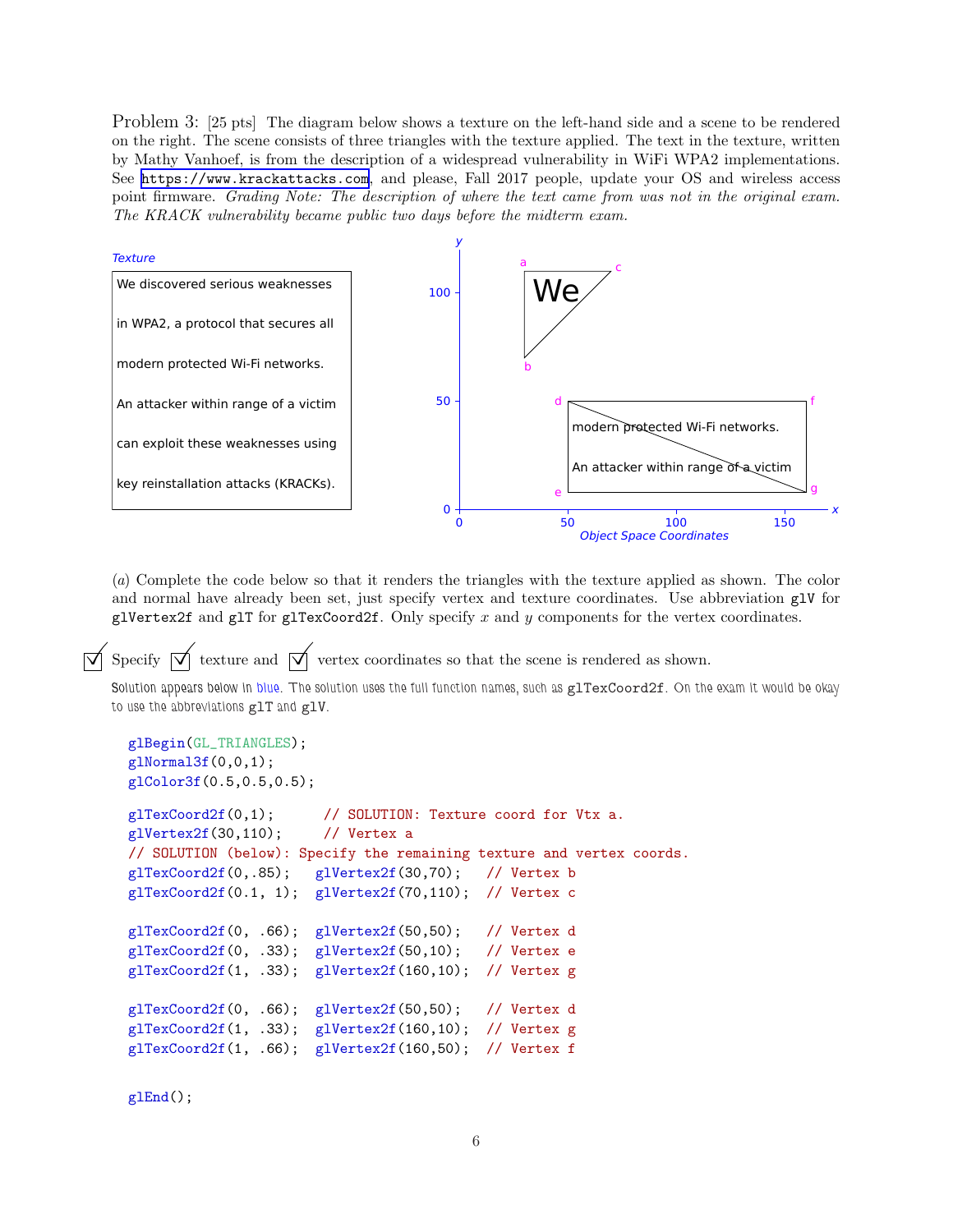## Problem 3, continued:



(*b*) Suppose that defg in the diagram above is four pixels across and two pixels down. Suppose that texturing were set up to use only a single mipmap level and nearest filtering. Explain how defg could appear all white in that case.

At  $4 \times 2$  pixels defg all white because:

Because the center of each pixel just happens to be over a part of the texture that's white. That's not so unlikely because most of the texture is white.

 $(c)$  Explain how the  $4 \times 2$  rectangle would appear with linear filtering and mipmap levels. Explain the key points of linear texture filtering.

Appearance with mipap levels and linear filtering.

The rectangle would appear gray.

Key points of filtering.

Given a texture of width  $w$ , the width of the texture at mipmap level  $i$  is  $w2^{-i}$ . (Mipmap level 0 is the original image.) The color of a texel at mipmap level i might be the average of the four texels that it covers at mipmap level  $i - 1$ . (This method of determining the color of a texel at a particular mipmap level is similar to the method used for determining the color of a filtered texel for a fragment.)

With linear-mipmap-linear filtering enabled, the filtered texel corresponding to a pixel is computed using the two closest mipmap levels, call them levels  $i$  and  $i+1$ . Level  $i$  is chosen so that the texels are smaller than the pixels and at level  $i+1$  the texels are larger than the pixels. The filtered texel is based on a weighted average of up to four pixels at each of the two levels. The weight for a texel is based on the fraction of the pixel covered by the texel.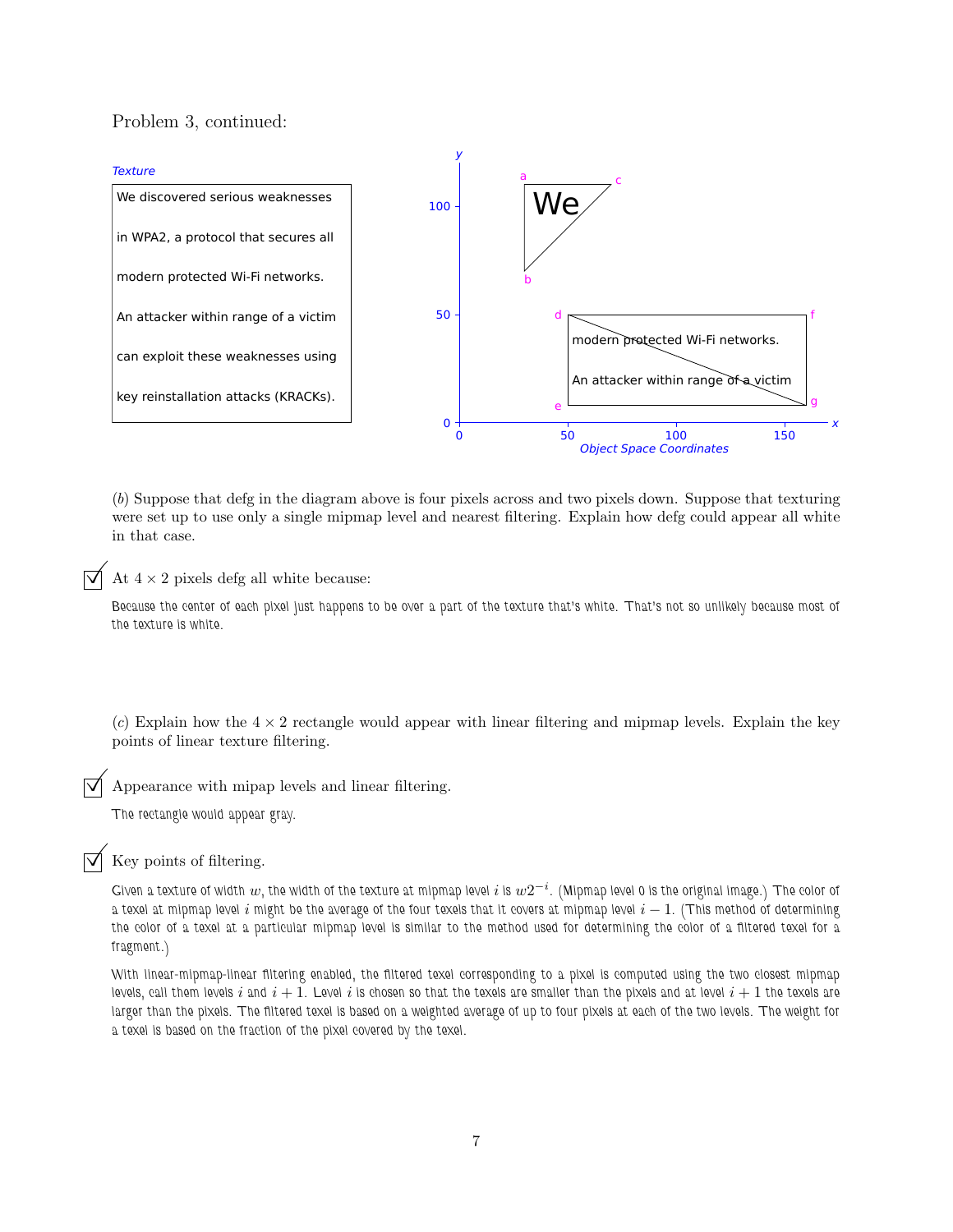Problem 4: [25 pts] Answer each question below.

(a) Show a transformation matrix M that will translate a homogeneous coordinate P to  $P +$  $\sqrt{ }$  $\overline{1}$ 7 6 5 1 . (That

is, find M such that  $MP = P +$  $\sqrt{ }$  $\overline{\phantom{a}}$ 7 6 5 1 .) Only show nonzero array elements.

 $\overline{\bigtriangledown}$   $M =$ 

The transformation matrix is:

$$
M = \begin{pmatrix} 1 & 0 & 0 & 7 \\ 0 & 1 & 0 & 6 \\ 0 & 0 & 1 & 5 \\ 0 & 0 & 0 & 1 \end{pmatrix}
$$

(*b*) Describe the "from" and "to" coordinate spaces for the following OpenGL matrices:

| $\sqrt{\ }$ The ModelView matrix maps a coordinate from $\sqrt{\ }$ object space to $\sqrt{\ }$ eye space. |  |  |  |
|------------------------------------------------------------------------------------------------------------|--|--|--|
|                                                                                                            |  |  |  |

 $\sqrt{\frac{q}{q}}$  The Projection matrix maps a coordinate from  $\sqrt{\frac{q}{q}}$  space to  $\sqrt{\frac{q}{q}}$  space.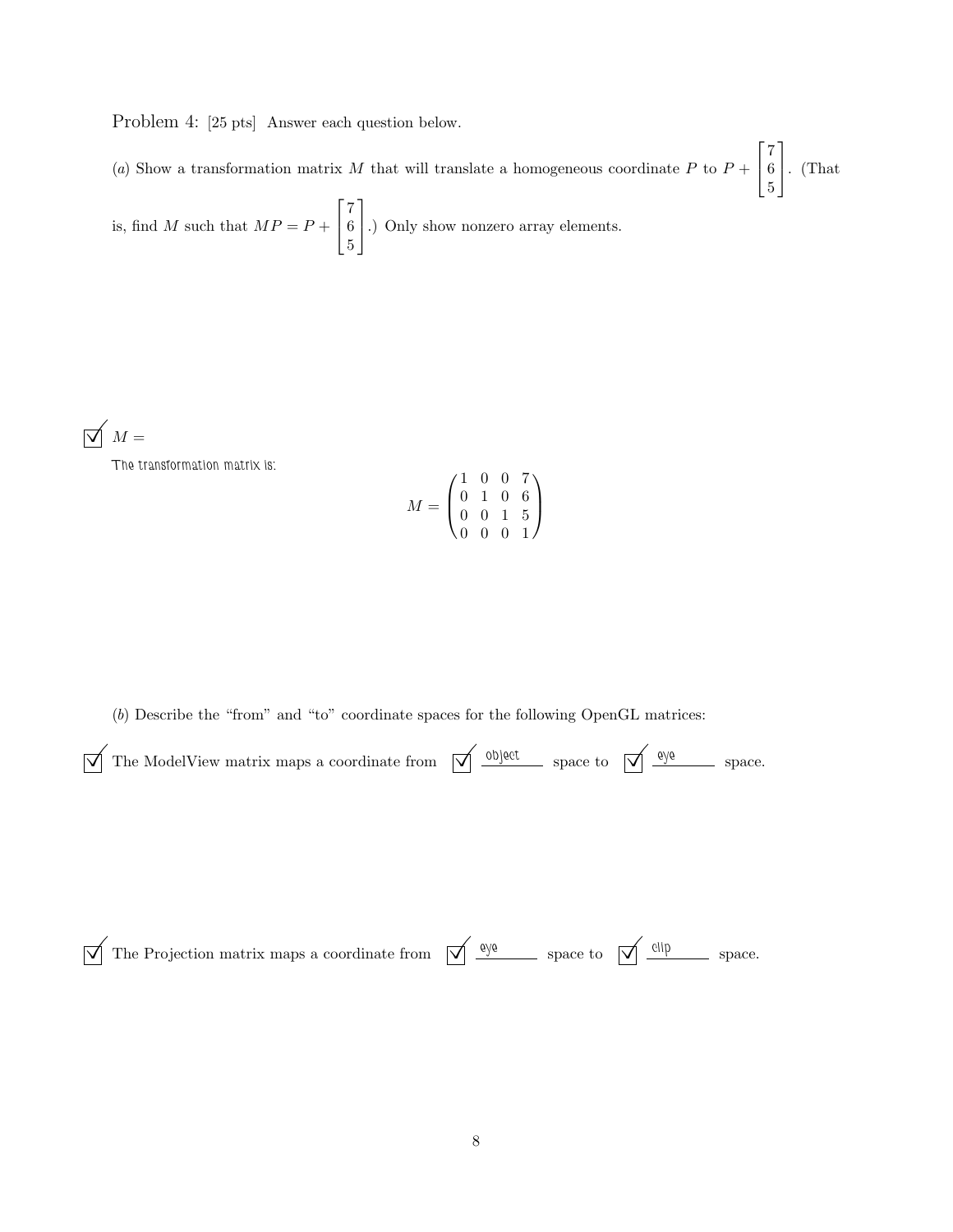(*c*) Show two drawings, each consisting of four triangles. The one should be well-suited for rendering using a triangle strip, for the other a triangle strip should make no difference.

Show a 4-triangle example well-suited to triangle strips and one in which a  $\overrightarrow{\mathcal{A}}$  triangle strip doesn't help at all.

The well-suited triangle strip appears on the upper left. What makes this effective is that except for the starting (1,2) and ending (5,6) vertices, each vertex is shared by three triangles. Triangle strips don't help at all when there aren't any shared vertices, as in the drawing on the upper right. In the bottom drawing, labeled Partially Effective, triangle strips are better than individual triangles, but since 7 rather than 6 vertices are needed, they are not most effective. A triangle fan would be the best choice for this drawing.

*Grading Note:* Many answers to the doesn't-help part seemed to be based on the assumption that the triangles had to be touching in some way. If that were the case the question could be answered by having a vertex of one triangle touching an edge (but not a vertex) of another triangle.



Triangle Strip Partially Effective (7 vertices needed).